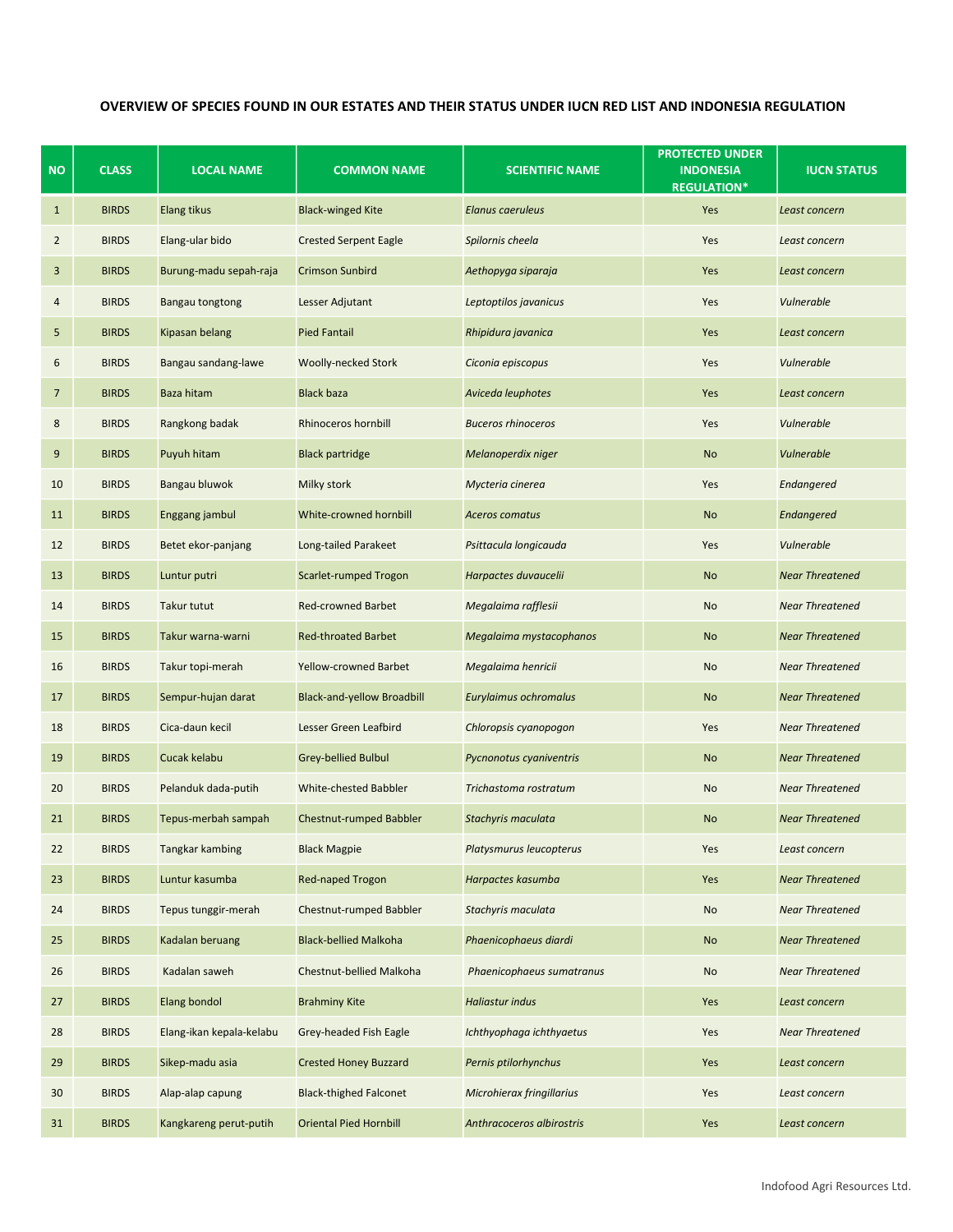## OVERVIEW OF SPECIES FOUND IN OUR ESTATES AND THEIR STATUS UNDER IUCN RED LIST AND INDONESIA REGULATION

| <b>NO</b> | <b>CLASS</b>    | <b>LOCAL NAME</b>       | <b>COMMON NAME</b>                               | <b>SCIENTIFIC NAME</b>         | <b>PROTECTED UNDER</b><br><b>INDONESIA</b><br><b>REGULATION*</b> | <b>IUCN STATUS</b>           |
|-----------|-----------------|-------------------------|--------------------------------------------------|--------------------------------|------------------------------------------------------------------|------------------------------|
| 32        | <b>MAMMALS</b>  | Kucing kuwuk            | Leopard Cat                                      | Prionailurus bengalensis       | Yes                                                              | Least concern                |
| 33        | <b>MAMMALS</b>  | <b>Kukang</b>           | <b>Greater slow loris</b>                        | Nycticebus coucang             | Yes                                                              | Vulnerable                   |
| 34        | <b>MAMMALS</b>  | Sero ambrang            | <b>Oriental Small-Clawed Otter</b>               | Aonyx cinerea                  | No                                                               | Vulnerable                   |
| 35        | <b>MAMMALS</b>  | Trenggiling             | Pangolin                                         | Manis javanica                 | Yes                                                              | <b>Critically Endangered</b> |
| 36        | <b>MAMMALS</b>  | <b>Beruk</b>            | <b>Pig Tailed Macaque</b>                        | Macaca nemestrina              | Yes                                                              | Vulnerable                   |
| 37        | <b>MAMMALS</b>  | Rusa sambar             | Sambar Deer                                      | Cervus unicolor                | Yes                                                              | <b>Vulnerable</b>            |
| 38        | <b>MAMMALS</b>  | Kijang                  | <b>Red Muntjac</b>                               | Muntiacus muntjak              | Yes                                                              | Least concern                |
| 39        | <b>MAMMALS</b>  | Owa                     | <b>Sumatran Gibbon</b>                           | <b>Hylobates agilis</b>        | Yes                                                              | <b>Endangered</b>            |
| 40        | <b>MAMMALS</b>  | Lutung simpai           | Sumatran Surili (Simpai) / Mitred<br>Leaf Monkey | Presbytis melalophos           | Yes                                                              | Endangered                   |
| 41        | <b>MAMMALS</b>  | Beruang madu            | Sun Bear / Malayan Sun Bear                      | <b>Helarctos malayanus</b>     | Yes                                                              | Vulnerable                   |
| 42        | <b>MAMMALS</b>  | Harimau sumatra         | Sumatran tiger                                   | Panthera tigris sumatrae       | Yes                                                              | Endangered                   |
| 43        | <b>MAMMALS</b>  | Kancil                  | Lesser Mouse-deer                                | Tragulus javanicus             | Yes                                                              | Data Deficient               |
| 44        | <b>MAMMALS</b>  | Siamang                 | Symphalangus gibbon                              | Symphalangus syndactylus       | Yes                                                              | Endangered                   |
| 45        | <b>MAMMALS</b>  | Krabuku ingkat          | Sunda tarsier                                    | <b>Tarsius bancanus</b>        | Yes                                                              | <b>Vulnerable</b>            |
| 46        | <b>MAMMALS</b>  | Babi berjenggot         | Bearded pig                                      | Sus barbatus                   | <b>No</b>                                                        | Vulnerable                   |
| 47        | <b>MAMMALS</b>  | Pelanduk napu           | Greater mouse-deer                               | <b>Tragulus napu</b>           | Yes                                                              | Least concern                |
| 48        | <b>MAMMALS</b>  | Macan dahan             | Sunda clouded leopard                            | Neofelis diardi                | Yes                                                              | Vulnerable                   |
| 49        | <b>MAMMALS</b>  | <b>Jelarang</b>         | <b>Black Giant Squirrel</b>                      | Ratufa bicolor                 | <b>No</b>                                                        | <b>Near Threatened</b>       |
| 50        | <b>MAMMALS</b>  | Bekantan kahau          | Proboscis monkey                                 | Nasalis larvatus               | Yes                                                              | Endangered                   |
| 51        | <b>MAMMALS</b>  | Lutung-merah kalimantan | <b>Maroon Leaf Monkey</b>                        | Presbytis rubicunda            | Yes                                                              | Least concern                |
| 52        | <b>REPTILES</b> | <b>Buaya sinyulong</b>  | <b>False Gharial</b>                             | Tomistoma schlegelii           | Yes                                                              | Vulnerable                   |
| 53        | <b>REPTILES</b> | Buaya muara             | <b>Salt-water Crocodile</b>                      | Crocodylus porosus             | Yes                                                              | Least concern                |
| 54        | <b>PLANTS</b>   | Acung-Jangkung          | Amorphophallus                                   | Amorphophallus decus-silvae    | Yes                                                              | Not enlisted                 |
| 55        | <b>PLANTS</b>   | Ayah                    | Resak                                            | Cotylelobium burcki            | <b>No</b>                                                        | Endangered                   |
| 56        | <b>PLANTS</b>   | Majo                    | <b>Light Red Meranti</b>                         | Shorea palembanica             | <b>No</b>                                                        | <b>Critically Endangered</b> |
| 57        | <b>PLANTS</b>   | Cerindak                | <b>Balau tree</b>                                | Shorea seminis v. Slooten      | No                                                               | <b>Critically Endangered</b> |
| 58        | <b>PLANTS</b>   | Mengkaras beringin      | Eaglewood tree                                   | Aquilaria beccariana v. Tiegh. | No                                                               | Vulnerable                   |
| 59        | <b>PLANTS</b>   | Engkaras                | Eaglewood tree                                   | Aquilaria malaccensis Lamk.    | <b>No</b>                                                        | <b>Critically Endangered</b> |
| 60        | <b>PLANTS</b>   | Ulin                    | Borneo ironwood                                  | Eusideroxylon zwageri T. & B.  | Yes                                                              | Vulnerable                   |
| 61        | <b>PLANTS</b>   | Mang                    | Light hopea                                      | Hopea mengerawan Miquel        | <b>No</b>                                                        | <b>Critically Endangered</b> |
| 62        | <b>PLANTS</b>   | Belangeran              | Red balau                                        | Shorea belangeran              | No                                                               | <b>Critically Endangered</b> |